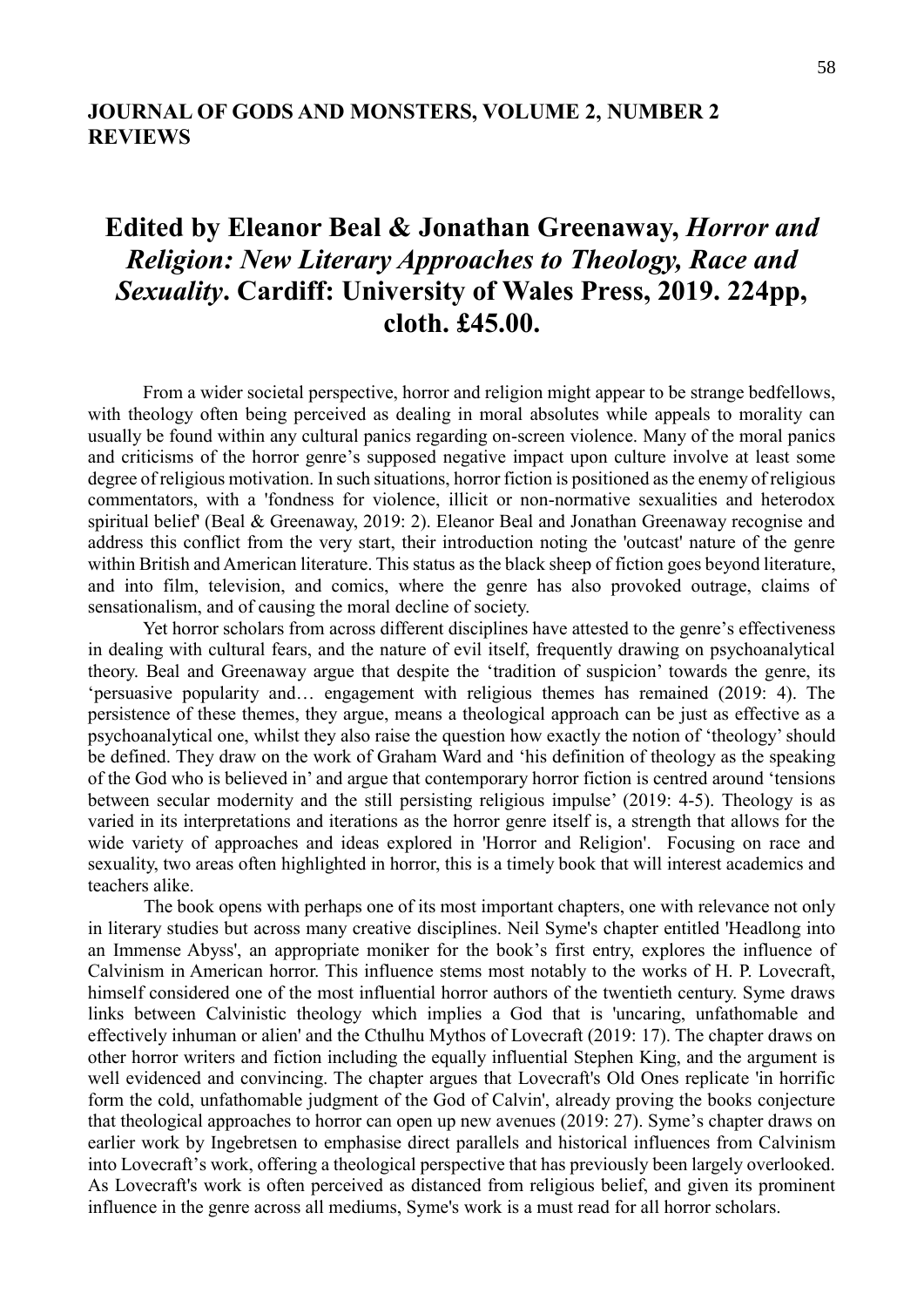The vampire, perhaps the monster most directly associated with religion, is foregrounded in two chapters in this book, each taking a unique approach. Mary Going examines the possible anti-Semitic origins to many of the tropes of vampire fiction, and how it has appropriated anti-Jewish propaganda. This chapter also explores depictions in both literature and film, and links the figure of the vampire with the stories of the Wandering Jew and Cain who are 'often woven together'; both figures are 'punished with immortality'. Whilst Going connects the vampire to the figure of Cain, Rachel Mann's chapter draws direct connections with Jesus Christ. An evocative exploration of 'exciting, queered possibilities for Christian sacramentality', Mann draws on queer theory to explore the monstrous vampiric body (2019: 79). Mann emphasizes that 'Christ's body is no mere heteronormative, white male body of patriarchal fantasies' but 'bears all the marks of torture and crucifixion.... the representations of violation as well as signaling new transformed power' (2019: 82). This powerful, striking interpretation is guaranteed to spark discussion, and forces us to consider the visceral power and affect of horrific imagery within the Bible. Both chapters highlight the book's goals of varied theological approaches to horror, and successfully open up discussions that disavow tired stereotypes of theology as monolithic.

Further chapters cover a range of subjects, from examining the notion of Decadence in Victorian fiction, to the death of God in late twenty-first century horror fiction, to post-colonial interpretations of the Bible. Zoë Lehmann Imfeld argues that authors who seemingly embrace an ideology of either immorality or amorality, are in fact 'seeking an alternate morality' (2019: 58), whilst others try to write within the Decadent tradition whilst still adhering to Christian morality. This chapter makes for interesting reading for anyone exploring the history of how fiction has been seen to have the power to corrupt. Imfled identifies how Victorian horror texts could be perceived as a lower form of literature, and there are some interesting links that could be drawn with more contemporary criticisms of the value of horror. It provides further illustration of the horror genre's long history of discussions based around morality, and the influence it has on wider society.

Scott Midson explores the impact of technology and cyborgs in a chapter that is likely to spark debate around the degree to which we rely on electronic devices in contemporary culture. Collection editor Eleanor Beal explores the novel *Jonestown*, and its post-colonial themes, which raises discussions of the intersection of horror, religion, and race. Simon Marsden discusses the idea of the 'death of God', a significant idea that remains somewhat nebulous in the myriad of ways it can be defined. Marsden thus explores the variety of ways that the 'death of God' has been interpreted and dealt with across different literary texts. Some offer the potential of hope, and others imply it signals the decline of humanity. The book references widely known literature, including the works of King and Lovecraft, *Frankenstein*, *The Exorcist*, *Interview with the Vampire*, whilst also highlighting less culturally known texts. This broad mix both expands the scope and depth of the book, whilst allowing for some key touchstones that will be familiar to readers new to the field.

Editors Beal and Greenaway have set out to create a collection that reassess 'the place of the religious in dominant histories of Horror and reintegrate marginalized theological and religious lines of enquiry into Horror history'. Greenaway's own chapter highlights this desire, challenging the idea of the gothic as 'an anti-Catholic mode of writing' through a case study of the novels of Andrew Michael Hurley. This pairs well with Syme's early chapter, as both question the established orthodoxy of the genre's relationships and influences from religion.

The final chapter, written by Andrew Tate, brings the collection to a close with a discussion on post-secularism, positioning religion as a human creation. This chapter would make for an excellent starting point for any discussion of humanism and its relationship to theological themes and morality. The variety of subjects covered are unified by their engagement with contemporary issues in culture, with the chapters that look to the past doing so to shine greater light on where society finds itself now. This book will go a long way to convincing those unsure whether horror can offer anything to theological discussion, whilst also offering new openings into under-explored and intriguing areas of study for those who already recognize its importance. Rachel Mann's chapter succinctly epitomizes the theme of the book as a whole; 'religion can no more escape horror, at least in its Christian foundations, than horror can escape religion' (2019: 90). On the evidence of this excellent collection,